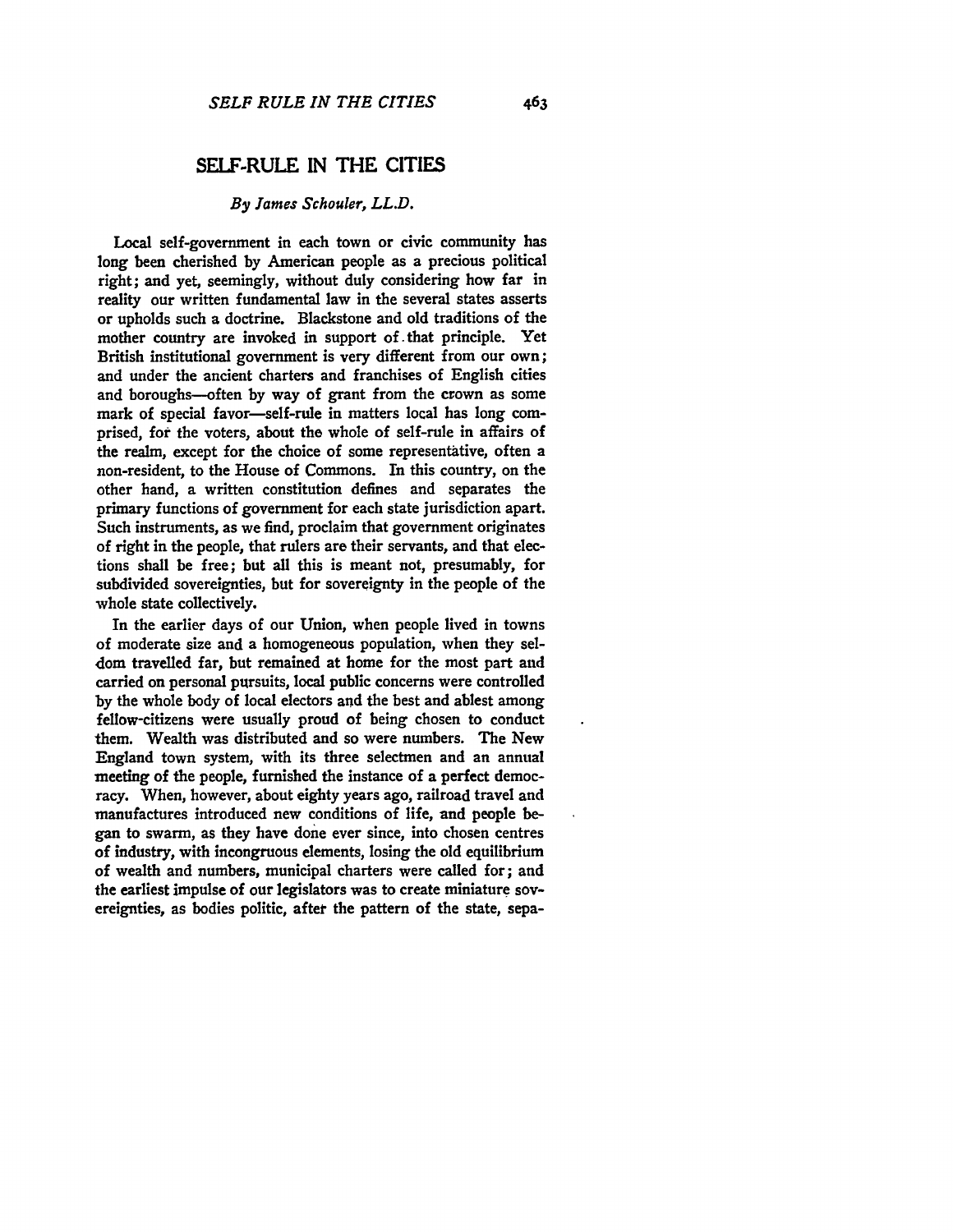**rating** the functions of rule and superseding the town meeting **by** a sort of representative assembly of the community in a territorial subdivision. Hence, our American "council," so-called, combining usually mayor, aldermen, and a "common council," representing wards, to administer what in private corporations we see efficiently managed **by** a president and small board of direc**tors,** chosen **by** the whole body of stockholders and deriving authority from them in essential matters.

How civic government in America has gradually become complex and difficult under a representative system, as cities themselves have grown unwieldly in finance and population, I need not recite. It is a source of high encouragement at the present day that leading citizens, in all parts of the country, are giving close attention to the problems of municipal reform, and contriving charter changes in the interest of a just and honest local administration. One set of civic experiments, with which we have long been familiar, consists in creating metropolitan boards under state control, for managing police, school of other special concerns, which involve a local responsibility. The other and more recent set is based upon simplifying civic government altogether, after plans, which, beginning with the Galveston charter in Texas, have spread rapidly to other sections of the Union, including some of our oldest states.

Wherever experiments of the one kind or the other have gained a footing in public opinion, the legislature has passed the enactment thought needful and the judiciary inclines to support rather than resist or interfere. **Old** theories of municipal self-rule fail in consequence. To the claim of an inherent right of self-rule in each civic community answer is made that no written statement sanctioning such a right can be found in the constitution; and that, failing such express sanction, the legislature remains free to exercise its authority-to grant, change or repeal civic charters in its own plenary discretion. Nor can "taxation without representation" be asserted as a local grievance under such conditions, when the city itself is duly represented in the sovereign body which enacts how that city shall be governed.

A brief reference to some of our state decisions may indicate how greatly judicial opinion has changed within half a century respecting the so-called inherent right of civic self-government.

Vicious tendencies of municipal rule in our largest metropolis **led** the New York legislature, in 1857, to pass a bill which pro-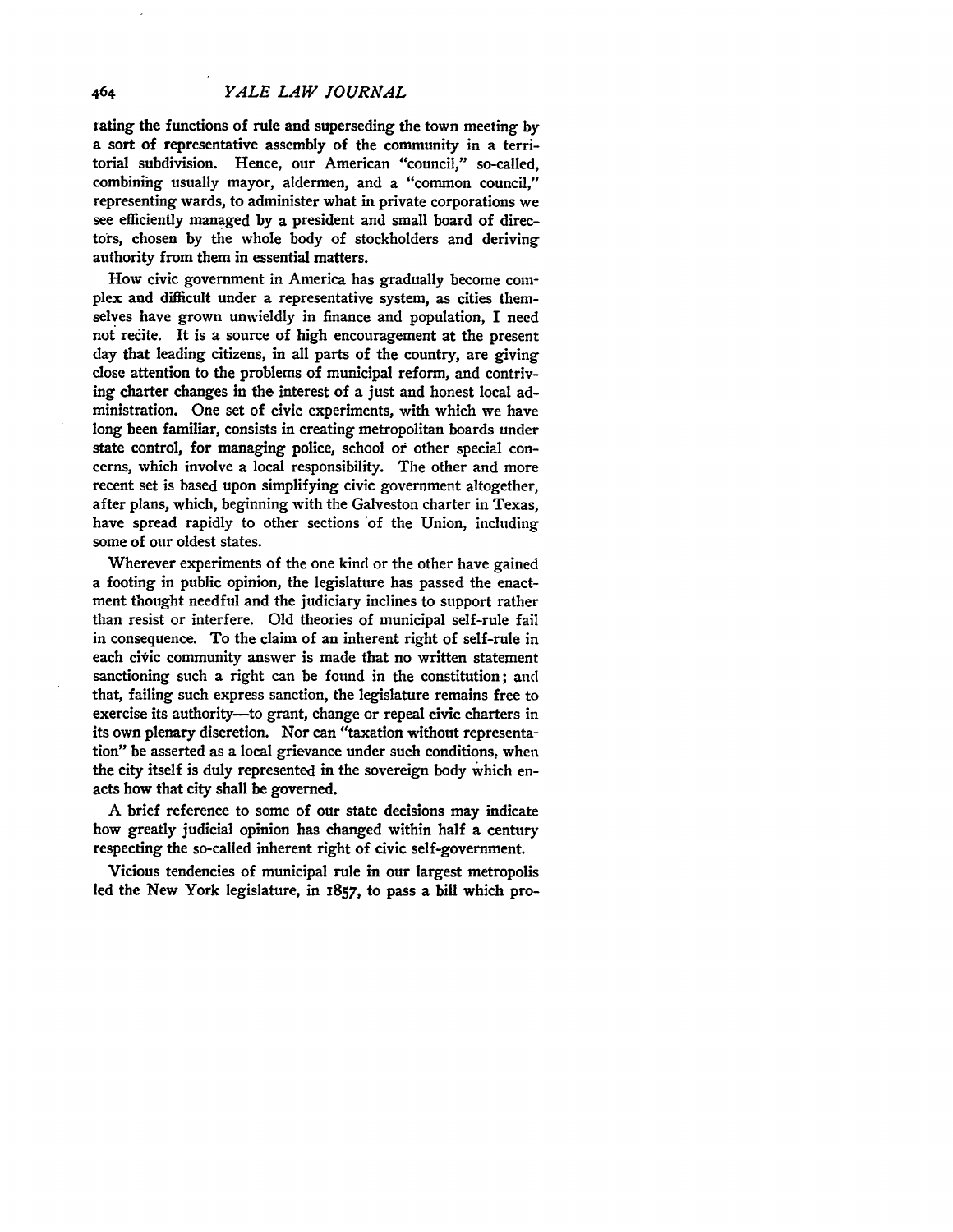vided for New York City, in place of its local police board locally elected, a metropolitan commission for both New York and Brooklyn, consisting of five persons appointed by the governor, with the mayors of the two cities added. In *People v. Draper,1* it was held, against the opposition of New York's mayor on behalf of the inhabitants, that this act was constitutional and valid. "Plenary power in the legislature for all purposes of civil government is the rule" was the language of the court. But later, in 1873, when "the inherent right of the people" of a city to govern themselves had gained much headway as a political dogma the same court criticised the former case and pronounced a new enactment void which established a metropolitan police board for Troy and its neighboring territory.<sup>2</sup> "The right of self-government." said Allen **J.,** voicing the opinion of the bench, "lies at the foundation of our institutions, and cannot be disturbed or interfered with, even in respect to the smallest of the divisions into which the state is divided for governmental purposes, without weakening the entire foundation."

This later dictum of the New York Court of Appeals was cited with approval **by** Judge Cooley, of Michigan, when denying emphatically the right of a state legislature to deprive municipal voters of the right to choose their own local officers, or to disregard in local concerns the city's council. Under the inspiration of that able jurist, who won a national fame during his life in matters of constitutional law, the Michigan courts were zealous to, sustain home rule in, at least, two cases of this period which involved such an issue for the city of Detroit. Acts of the Michigan legislature were declared void which set up boards of local public works or local highways under state control and appointment, in disregard of **the** local citizens. "Permanent appointments for purely municipal purposes," it was announced, "can only be made **by** municipal authority."s

But Michigan, as well as New York, had been earlier committed to the concession of state authority where only a police board was concerned, and hence the court made effort to distinguish a state supremacy for exercising simply the police power. The preservation of the peace, as Campbell, **C. J.,** here pointed out, is

**<sup>115</sup> N. Y., 532** (1857).

<sup>2</sup> *People v. Albertson,* **55** *N.* Y., **5o.**

*<sup>3</sup> People v. Hurlburt,* **24** Mich., 44 (87); *People z. Detroit, <sup>28</sup>* **Mich., 228;** *29* Mich., **io8** (1874).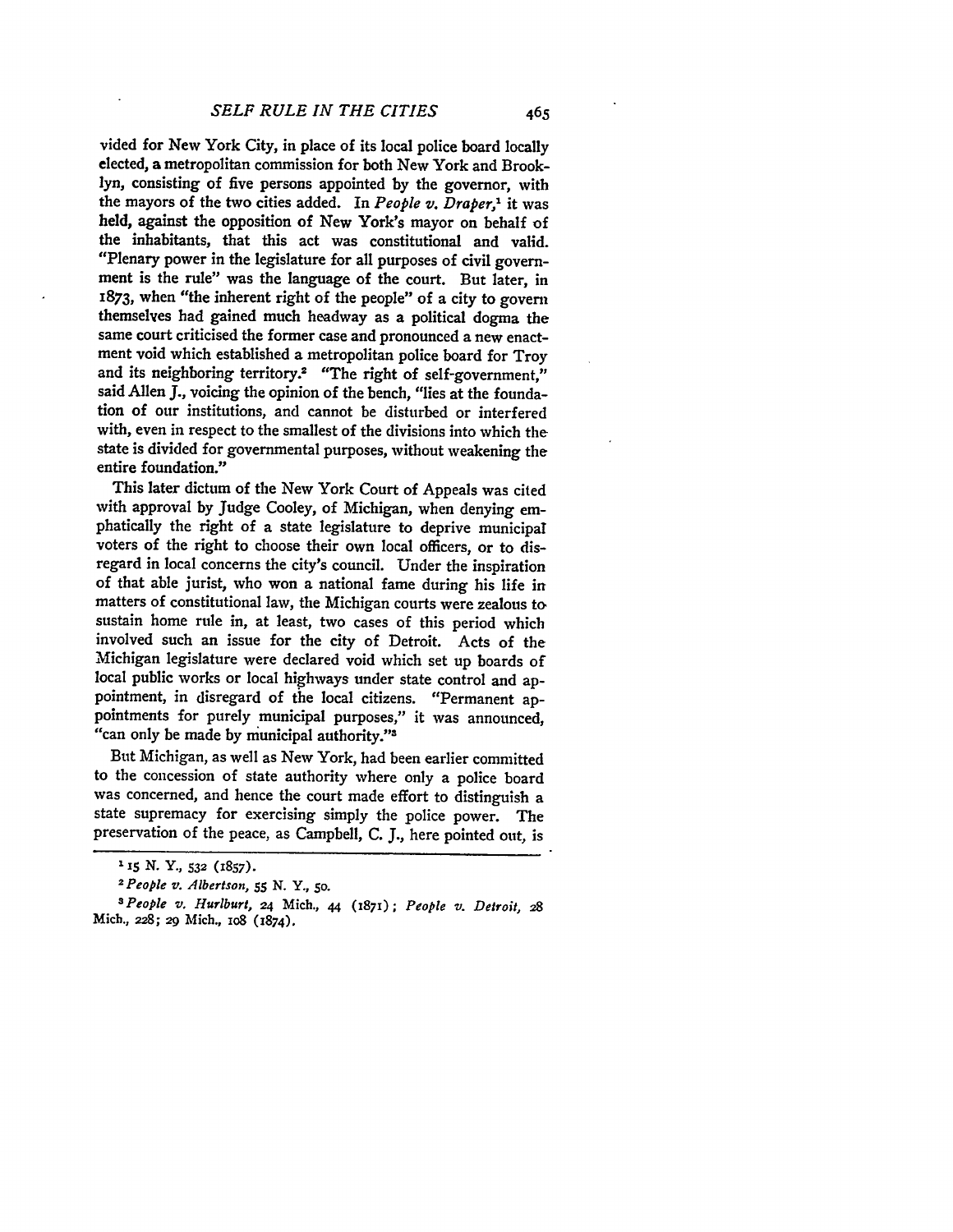a sovereign prerogative of the highest importance; and crime' and disorders are punished, as a violation, not of the peace of city or county alone, but of the peace of the whole commonwealti

In Indiana, the influence of the Michigan decisions was strong! felt, and in *State v. Denny*,<sup>4</sup> in 1889, the court pronounced voi an act of that date, which created a metropolitan police and **fit** board combined, for certain cities of the state, and provided **tl** election of the first incumbents **by** the legislature. This decisic was directed mainly against the proposed fire department  being inseparable from the other features of the act; but tl opinion, as delivered, based the court's objections quite broad' upon "fundamental principles of government," the spirit of tl. constitution, and those "inherent and inalienable rights of loc. self-government" which vested in the people of each municipalit:

But during the many years which have elapsed since the fore going cases were decided a notable change of judicial sentimer has developed in this country in favor of legislative control, super vision, and supremacy, at discretion, in all municipal matter. Those "inherent and inalienable" rights of the citizens of towr and cities, as such, prove of nebulous existence, in view of th actual written expression of our several constitutions. In *Arne, V. State,5* the Indiana court, in 19o6, upheld a new act of th legislature, which sought the creation of metropolitan polic boards only. While professing to distinguish its two decision. the court now abstained wholly from re-asserting the principle c local self-rule. It admitted that metropolitan police systems wer now so well established in the United States, as against all consti tutional objection, that the question was at rest. For maintenanct of peace and quiet and the suppression of crime were matters o general interest; and whether they could best be obtained **b,** means of a centralized or a local government was wholly foi the legislature to determine. The fact that each city itself had to bear the expense of a local police force controlled by the state was held immaterial.

Legislative supremacy over municipal corporations, in the new and broader sense of creating in fact a civic government **by** commission, was fully considered and sustained as a principle in the famous *Galveston Case* of 1903.<sup>6</sup> The court here set authentic

**<sup>4 118</sup> Ind., 449.**

**<sup>5 168</sup> Ind., 18o.**

**<sup>6</sup> 97 Texas, i.**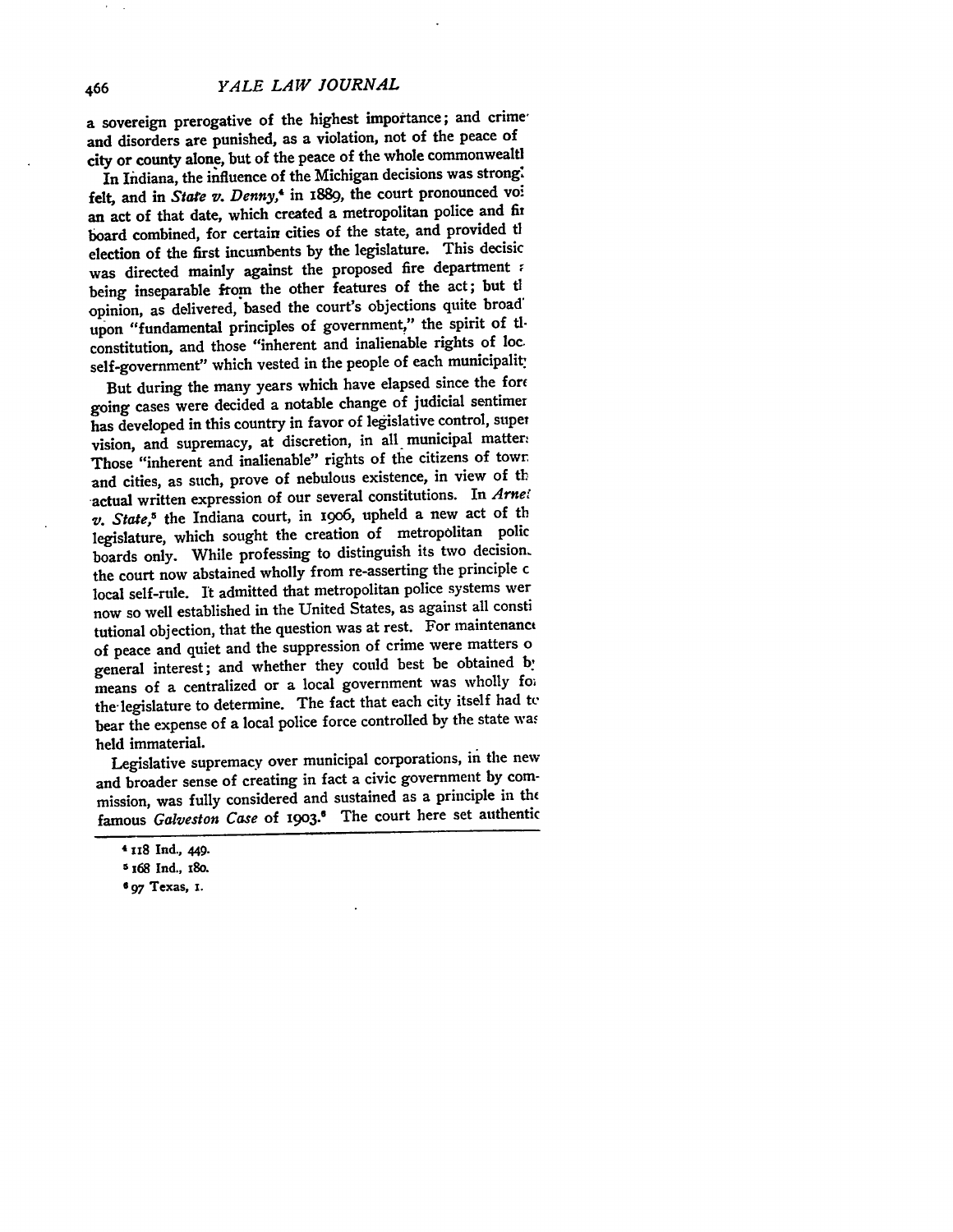state history against traditions and refused to deduce a right of local self-rule in chartered cities from asserted claims of natural justice or a "supposed spirit of the constitution." Here the Texas act of **1901** had transferred all the property of the city of Galveston to a board of five commissioners, three of whom were to be appointed **by** the governor and only two **by** the qualified voters of the city; and this board was invested with full power to levy and collect local taxes and carry on the local civic government. The court declared itself confined to the written constitution of the state, as the standard whereby the validity of any act of the legis. lature should be determined, and sustained accordingly the enactment.

In Georgia, during the previous year, the highest state court had taken a similar position in upholding a rightful control of civic government **by** the legislature, as against any such interpretation of a state constitution as might extend rights asserted of the people at large to people considered merely as a local and fractional community; or so that government "originating as of right in the people" should mean that municipal government rightfully originates in municipal inhabitants, regardless of the state. Here, however, the decision itself related only to the statute establishment of local police boards whose earliest members were designated by name with a self-perpetuation for the future.<sup>7</sup>

Since these cases were decided, the drift of judicial opinion in all our state courts has clearly been to confirm the sovereignty of the state, embodied in its legislature, in all municipal establishments. And the Supreme Court of the United States lends its influence to such a doctrine.\$ In the Des Moines' act of Iowa and wherever else civic government is simplified the new experiments have been allowed their course. Hence, the solicitude of Michigan courts, in a former era, for the representative "council" of a city as a quasi-legislative body whose authority to participate in local concerns the state itself might not set at naught, finds little or no countenance in other jurisdictions at this later day. **A** legislature does not relinquish its own authority to define and punish crimes and misdemeanors for a city. <sup>9</sup>**A** legislature may provide for the removal of high municipal officers **by** the gov-

*<sup>7</sup>Amcricus v..Perry,* **1T4** Ga.. i8o **(i9o2).**

*<sup>8</sup> Atkins ,. Kansas, 191* **U. S.. 207 (1903).**

**<sup>0</sup>** *Keefe T,. People,* **37 Col., 317** (igo6).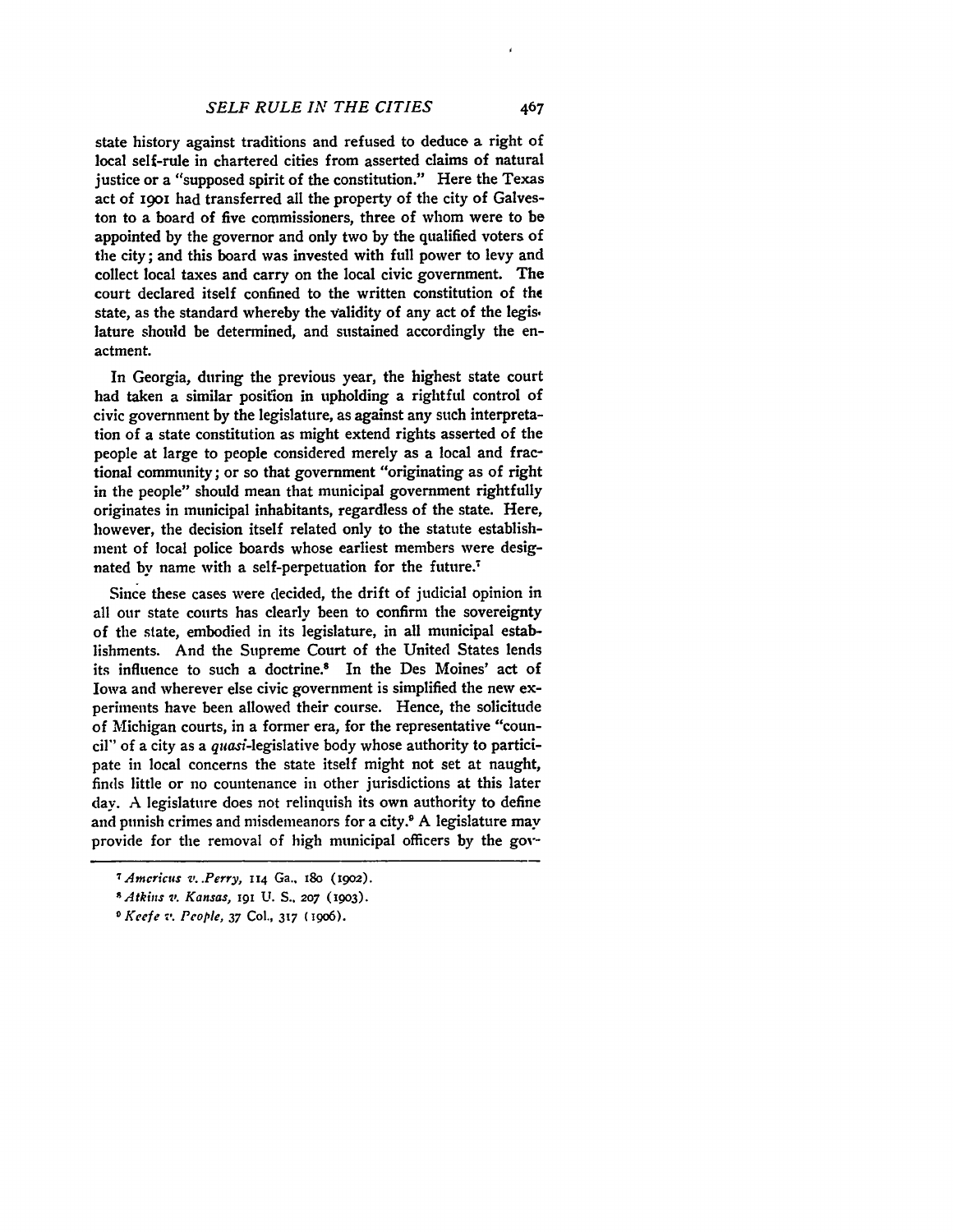*YALE LAW JOURNAL*

ernor.10 **A** legislature may provide for the creation and manner of filling any and all municipal offices.<sup>11</sup> The legislature has discretion to pass "local option" laws, or to give a civil service commission in the state a right to participate in awards of the city patronage.<sup>12</sup> Annual state elections under a state constitution do  $\sqrt{ }$ not debar the legislature from making municipal elections biennial.ls Metropolitan boards are created **by** a legislature, for park and other civic purposes, and changed or abolished at discretion. Provisions for initiative, referendum and recall may be inserted in a municipal charter.<sup>14</sup> And, not only do the latest reported cases, so far as I can discover, emphatically sustain a plenary exercise of authority in the legislature wherever municipal matters are provided for, but they more or less directly support the estab lishment of commission governments for our cities, whether **witl**or without seeking the suffrage of the local electors. Should any state constitution expressly restrain the legislature in such mat ters or confer distinctly upon citizens of a local community tht right of local self-rule, it would be otherwise; but public opinior just now tends quite to the contrary direction in municipal experiments.

In short, our fundamental law in America does not guarante, to the people of political divisions in a state any implied right o local self-government to assert against the state itself. "We hav held," observes the court in one of our latest cases, "in commoi with all the courts of this country, that municipal corporations in the absence of constitutional restrictions, are the creatures o the legislative will, and are subject to its control; the sole objeci being the common good, and that rests in legislative discretion."<sup>11</sup> And, upon this fundamental principle judges now rest, even when doubting, as they sometimes do, whether some of the experimentai changes lately put in operation are likely to give to the local inhabitants a beneficent and well-ordered government..<sup>16</sup>

*36* See *per* curiam, Graham *v. Roberts,* 2oo Mass.. 152.

468

*<sup>2</sup> 0People v. Ahern,* **196 N. Y.,** 221 *(igog).*

**I** *IPeople v. Earl,* 42 **Col., 238 (1908).**

<sup>12</sup> Booth v. McGuinness, 75 Atl., 455 (1910). But here the act was held unconstitutional because it was made to take effect in such cities as might locally vote to adopt it. **Cf.** *People sy. McBride,* 234 **Ill..** 146; Dunn v. *Wilcox County,* 4 So., 661-663 (1888).

<sup>1</sup> *People v. Schen, 167* N. Y., **292.**

**<sup>21</sup>***Graham v. Roberts,* 2oo Mass., 152 **(1908).**

*<sup>15</sup>Lutterlow v. Fayetteville, 149* **N. C., 65 (09o8-og).**